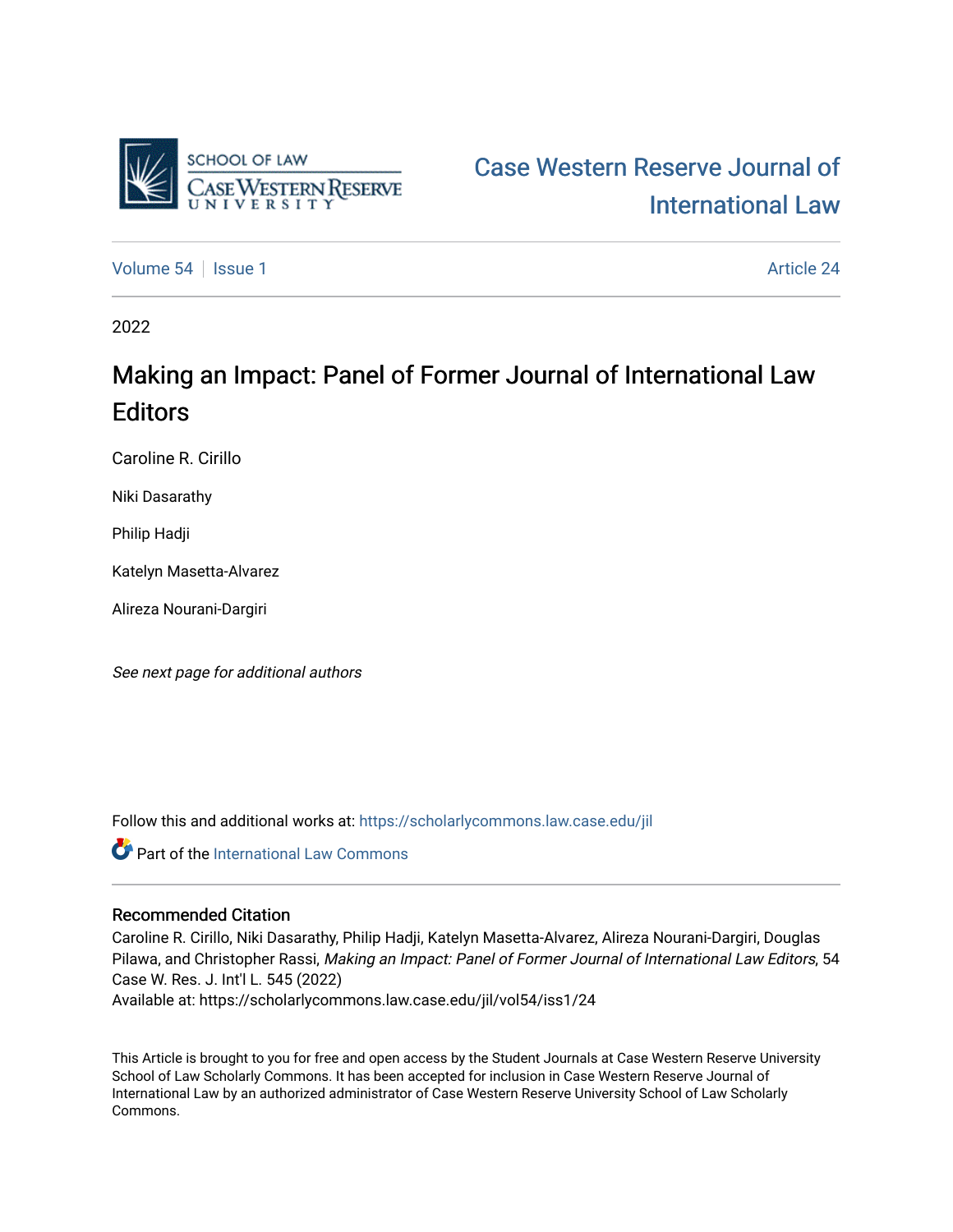## Making an Impact: Panel of Former Journal of International Law Editors

### Authors

Caroline R. Cirillo, Niki Dasarathy, Philip Hadji, Katelyn Masetta-Alvarez, Alireza Nourani-Dargiri, Douglas Pilawa, and Christopher Rassi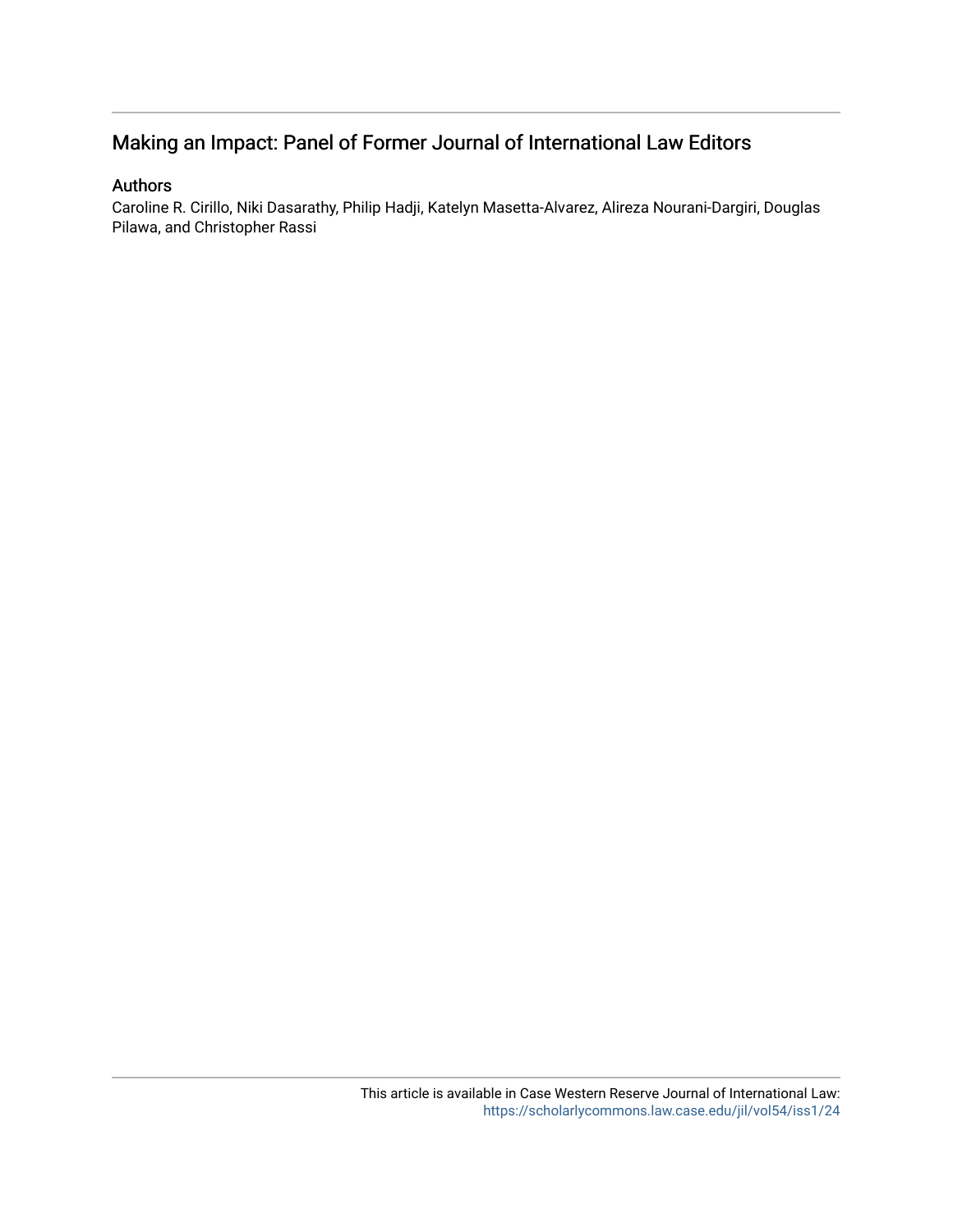# Making an Impact: Panel of Former *Journal of International Law* Editors

#### SEPTEMBER 24, 2021 PANEL

**Caroline Cirillo:** Welcome everyone to the Panel titled, "Making an Impact," a panel of *Case Western Reserve Journal of International*  Law Editors. My name is Caroline Cirillo,<sup>1</sup> and I am the current Editorin-Chief of Volume 54 of the *Journal of International Law* ("JIL"). This panel is a part of the annual Cox Center Symposium. The conference this year celebrates the 30th anniversary of the endowment of the Frederick K. Cox International Law Center and the 25th anniversary of the founding of the Public International Law and Policy Group.

**Alireza Nourani-Dargiri:** My name is Alireza Nourani-Dargiri,2 and I am the Symposium Editor of Volume 54 of the *Journal of International Law*. First off, we want to thank the *Journal of International Law* alumni for being here with us today. Established in 1968, the *Case Western Reserve Journal of International Law* is one of the world's oldest and most prestigious international law journals. We are very excited to talk about our alumni's experiences with the international law program at Case Western and how their experiences shaped their future careers in international law.

**Caroline Cirillo:** We are going to start off by introducing our four wonderful panelists. First, we have Douglas Pilawa.3 He was the Executive Articles Editor of Volume 51, and he is currently with Squire Patton Boggs and the International Arbitration Council, and he is currently an adjunct professor. Next, we have Niki Dasarathy.<sup>4</sup> She was

<sup>1.</sup> Caroline Cirillo is a J.D. Candidate at Case Western Reserve University School of Law (May 2022) and the current Editor-in-Chief of *Case Western Reserve Journal of International Law*.

<sup>2.</sup> Alireza Nourani-Dargiri is a J.D. Candidate at Case Western Reserve University School of Law (May 2022) and the current Symposium Editor for *Case Western Reserve Journal of International Law*.

<sup>3.</sup> Douglas Pilawa was the Executive Articles Editor for Volume 51 of *Case Western Reserve Journal of International Law* and is currently an Associate at Squire Patton Boggs. For more on Douglas Pilawa, see https://www.squire pattonboggs.com/en/professionals/p/pilawa-douglas (last visited Mar. 30, 2022).

<sup>4.</sup> Niki Dasarathy was the Articles Editor for Volume 41 of *Case Western Reserve Journal of International Law* and is currently the Program Director at the ABA Rule of Law Initiative. For more on Niki Dasarathy, see https://www.linke din.com/in/niki-dasarathy-a926684/ (last visited Mar. 30, 2022).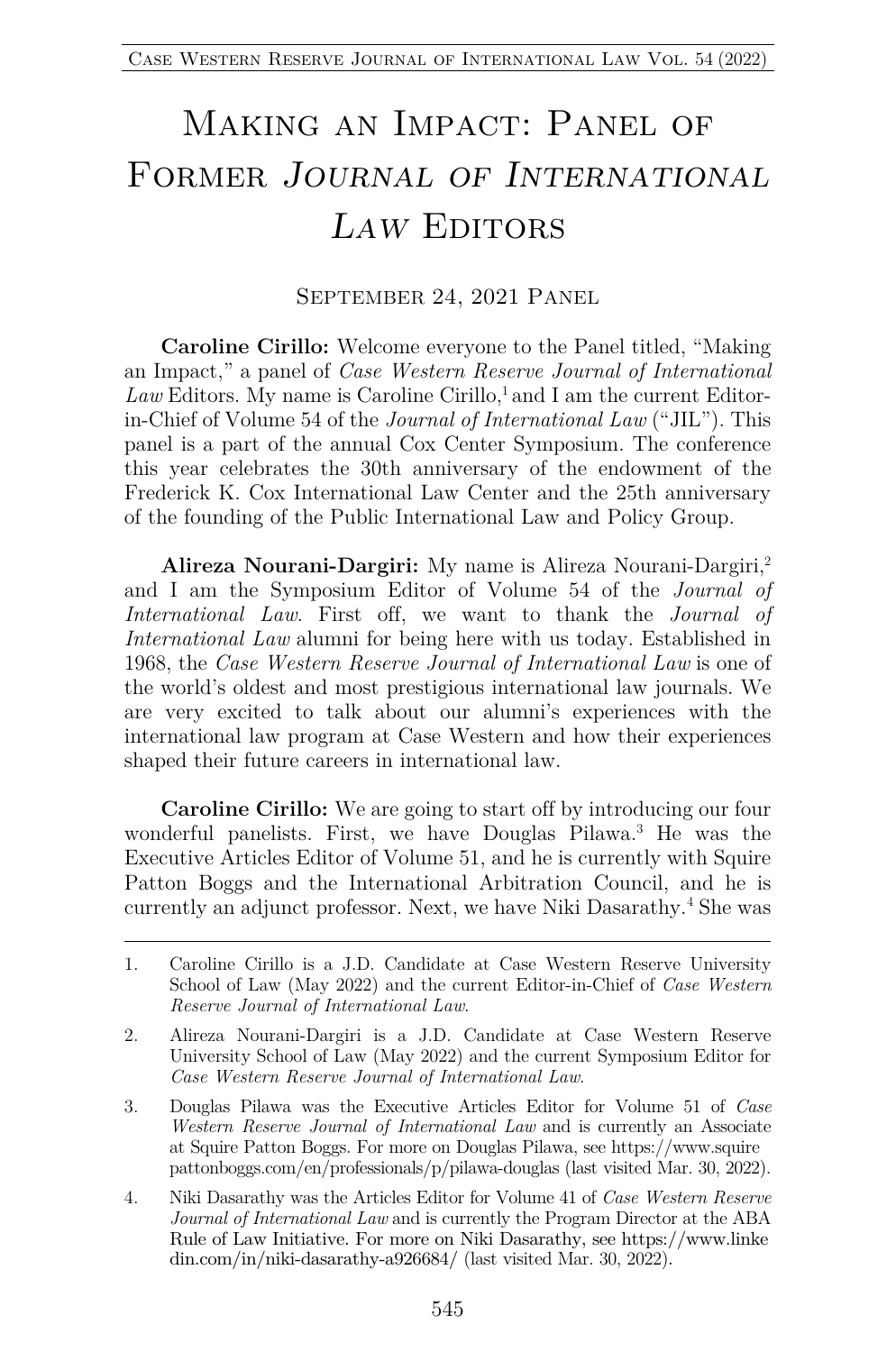the Articles Editor of Volume 41, and she is currently the Program Director at the ABA Rule of Law Initiative.

**Alireza Nourani-Dargiri:** Also, on Volume 41, we have Philip Hadji,<sup>5</sup> who was the Editor-in-Chief and now is the Assistant General Counsel for the Department of the Navy. Last but not least, we have Christopher Rassi, $6 \text{ who was Volume } 34\text{'s Symposium Editor. He is now}$ the Chief of Staff for the International Federation of Red Cross and Red Crescent Societies. For the first half of the panel, we are going to ask all of you a couple questions about your career paths, your job search, and any advice that you that have for students. In the last half, we will open it up for Q&A.

**Caroline Cirillo:** For our first question, to help the audience get to know you a little bit better, we are going to ask you a two-part question. Besides JIL, what other activities were you involved in in law school, and did you have any international focused internships while you were here? Douglas, would you like to start?

**Douglas Pilawa:** Apart from JIL, I was on the Vis International Arbitration Moot Court Team. I do international arbitration every day now, and I feel like it is the most lifelike thing I did in law school, with respect to my job right now. That is even down to what my briefs look like in everyday life. I love JIL—do not get me wrong—and I love the work I did with JIL, but the highlight of my time at Case Western was really doing that. I am the coach of the Vis Team here at Case now. I guess you could say, after my first year of law school, I did an international-esque internship. I worked at the U.S. Court of International Trade in Lower Manhattan. Case Western has historically had a fantastic relationship with that court. It is a federal courthouse that deals with trade issues. I mostly did anti-dumping duties, countervailing duties, and things like that. There is an international component to it. It was a wonderful experience, and I am glad I got the chance to do it. I know the court is still a good friend of the law school. My second internship was when I was with Squire Patton Boggs doing international arbitration work.

<sup>5.</sup> Philip Hadji was the Editor-in-Chief for Volume 41 of *Case Western Reserve Journal of International Law* and currently works in the Office of the General Counsel for the Department of the Navy. For more on Philip Hadji, see https://www.linkedin.com/in/philip-hadji-b714391/ (last visited Mar. 30, 2022).

<sup>6.</sup> Christopher Rassi was the Symposium Editor for Volume 34 of *Case Western Reserve Journal of International Law* and currently serves as the Director for the Office of the Secretary General for the International Federation of Red Cross and Red Crescent Societies. For more on Christopher Rassi, see https://case.edu/law/our-school/news/alumni-spotlight-christopher-rassidirector-office-secretary-general-international-federation-red-cross-and-redcrescent-societies (last visited Mar. 30, 2022).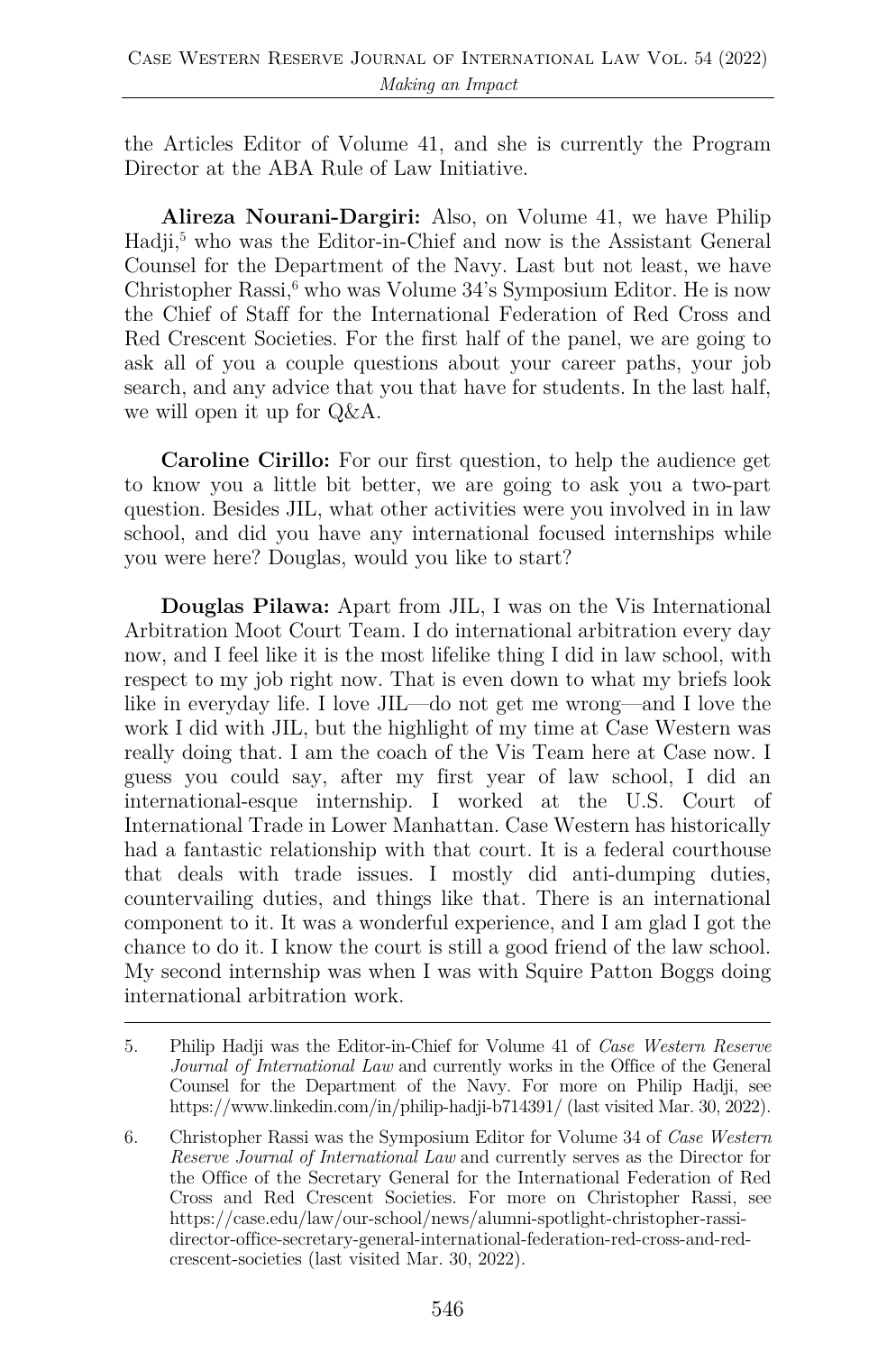**Niki Dasarathy:** When I was in law school, in addition to JIL, I was the Managing Editor of War Crimes Prosecution Watch. I also was the Treasurer of the International Law Society. I did Jessup, and I was the Chief Communications Officer of the International Law Students Association, which is the association that runs the Jessup Moot Court Competition, and it also has an arm that focuses on law students. So, I had a decent amount of international law activities during law school. In terms of internships . . . I should have looked at my resume before I came here because it has been a long time. My first summer of 1L year, I was at the International Trade Center in Geneva, Switzerland. It is part of the World Trade Organization ("WTO"). For my third year in law school, I had an externship at the ECCC, which is the Khmer Rouge Tribunal in Phnom Penh, Cambodia.

**Philip Hadji:** While I was in law school, I was on JIL. I do not think I did any other extracurriculars. I think I lived in the JIL office; it was a lot of work. I saw that volume sitting around, and it was quite big, and I was like, "wow!" I think that is bigger than anything we published, but we did publish a lot of them. In terms of internships, I did not do any that were international focused, but they kept me busy too.

**Christopher Rassi:** I did some internships and some other extracurricular activities. I also was an intern at the International Trade Center ("ITC"), and, in fact, I think I was the first Case intern to go there. I was looking for an internship in Geneva twenty years ago. I knew I wanted to be in Geneva. I knew I wanted to be in an international organization for my first summer after my 1L year. I started to do research on every organization I could find to see who had interesting internship opportunities, and that is how I found it. Twenty years later, I think we still have the program going, and I still go to the ITC and the WTO and see people that I knew twenty years ago as an intern. One is a very good friend of mine.

When I was in law school, I was interested in working on international trade, international criminal law, and humanitarian law. If you look at the internships I did, I just tried a bunch of different things. My second internship was with the Yugoslavia Tribunal in the Hague, where I did something completely different and went away from international trade law. Over the next decade, I played around with trade law, international criminal law, and international humanitarian law, but I did a few other things. I ran a moot court competition at the time when I was still a law student called the Jean-Pictet International Moot Court Competition. Case has participated on and off for years. It is probably the most important international humanitarian law moot court competition in the world, and I am still on the board today.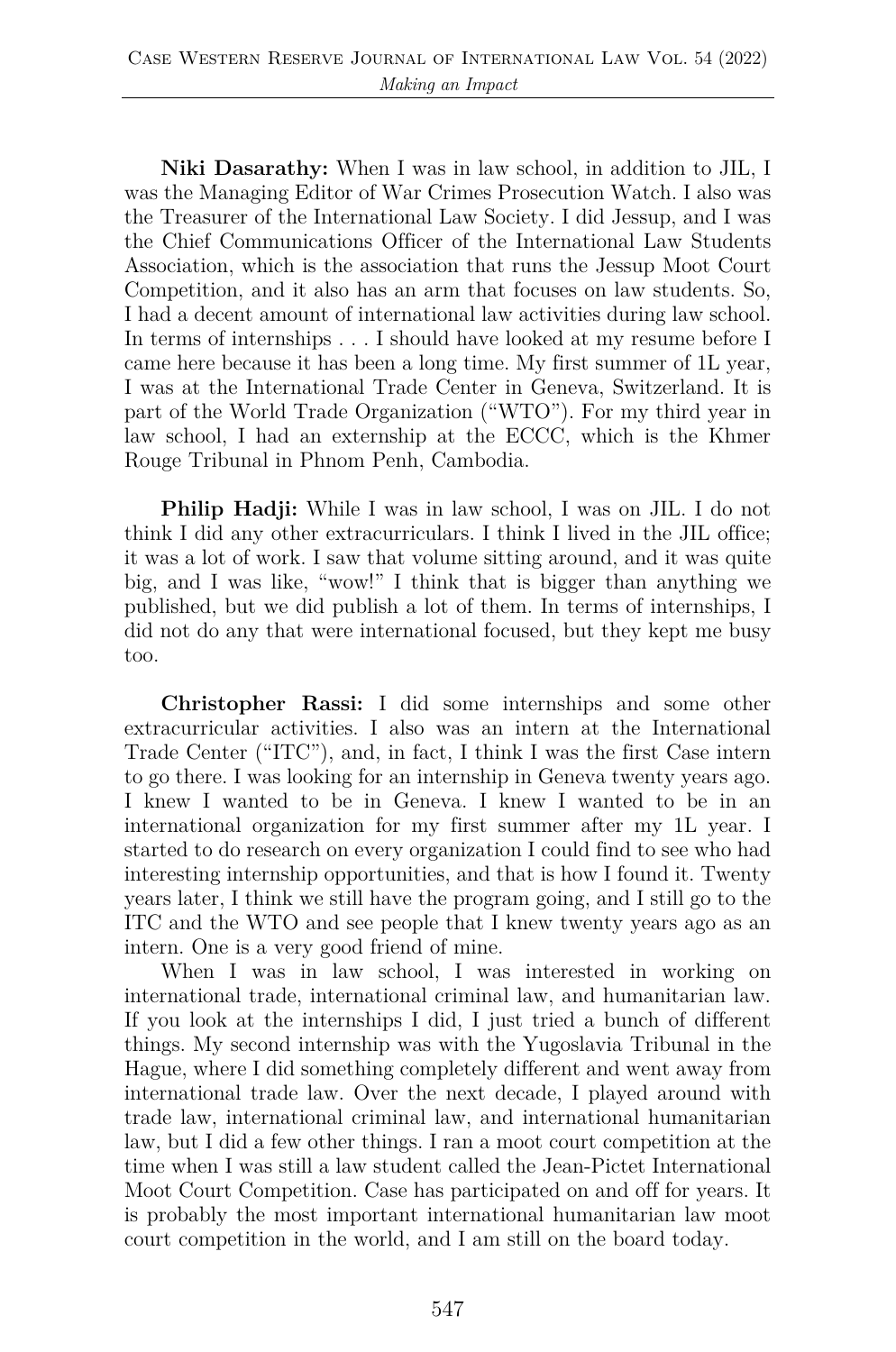**Caroline Cirillo:** Fantastic experiences—as you see, Case has a lot to offer. Now, joining us we have Katelyn Masetta-Alvarez.<sup>7</sup> She was the Executive Notes Editor of Volume 50, and she is currently with the Department of Justice. Welcome, Katelyn! Our first question we had for the panelists was a two-part question to help the audience learn more about you. Besides JIL, what other activities were you involved in, and did you have any international focused internships?

**Katelyn Masetta-Alvarez:** Certainly. I work for the Office of Immigration Litigation. We do district court work, and we also do appellate work.

While I was in law school, I was involved in JIL. It obviously was a fantastic experience. If you all are interested in journal, I highly recommend it, but, beyond that, I was also involved in the Mock Trial Team. I also did Moot Court, and, in my 1L year, I was involved in the ICC Moot Court. All three activities I thought were incredibly beneficial, not only to my law school experience, but also to my current day-to-day job doing district court work, as well as appellate work in the immigration context. During law school, I worked at the FBI. I also worked at an immigration law firm here in Cleveland. At the time, it was called Robert Brown. I believe now it is called Brown Immigration. But, I did not have any international law clerkships. I was always a little bit more focused on immigration and also on federal government work, which is why the FBI and working at an immigration law firm really fit what I was trying to do.

**Alireza Nourani-Dargiri:** Katelyn, we are going to stick with you since you touched on it a little bit, but when did you know you wanted to have a career with an international focus?

**Katelyn Masetta-Alvarez:** When I graduated from undergrad, I lived and worked in Honduras. I was working at an HIV/AIDS organization down there. I saw a lot of inequality—I feel like that word does not even match the gravity of what I am trying to explain—but I saw so much poverty and international inequality that I knew that I wanted to be a part of something that would help that situation. When I came back to the United States in 2011, there were not that many jobs, especially in the international field, that paid, so I actually ended up working as a paralegal at an immigration law firm, and I fell in love with immigration law. After working at an immigration firm, I went and worked at a non-profit immigration organization in Texas helping kids at the border getting DACA. I knew that was something I wanted to pursue, but it started when I lived in another country.

<sup>7.</sup> Katelyn Masetta-Alvarez was the Executive Notes Editor for Volume 50 of *Case Western Reserve Journal of International Law* and currently works in the Office of Immigration Litigation for the Department of Justice in Cleveland, Ohio.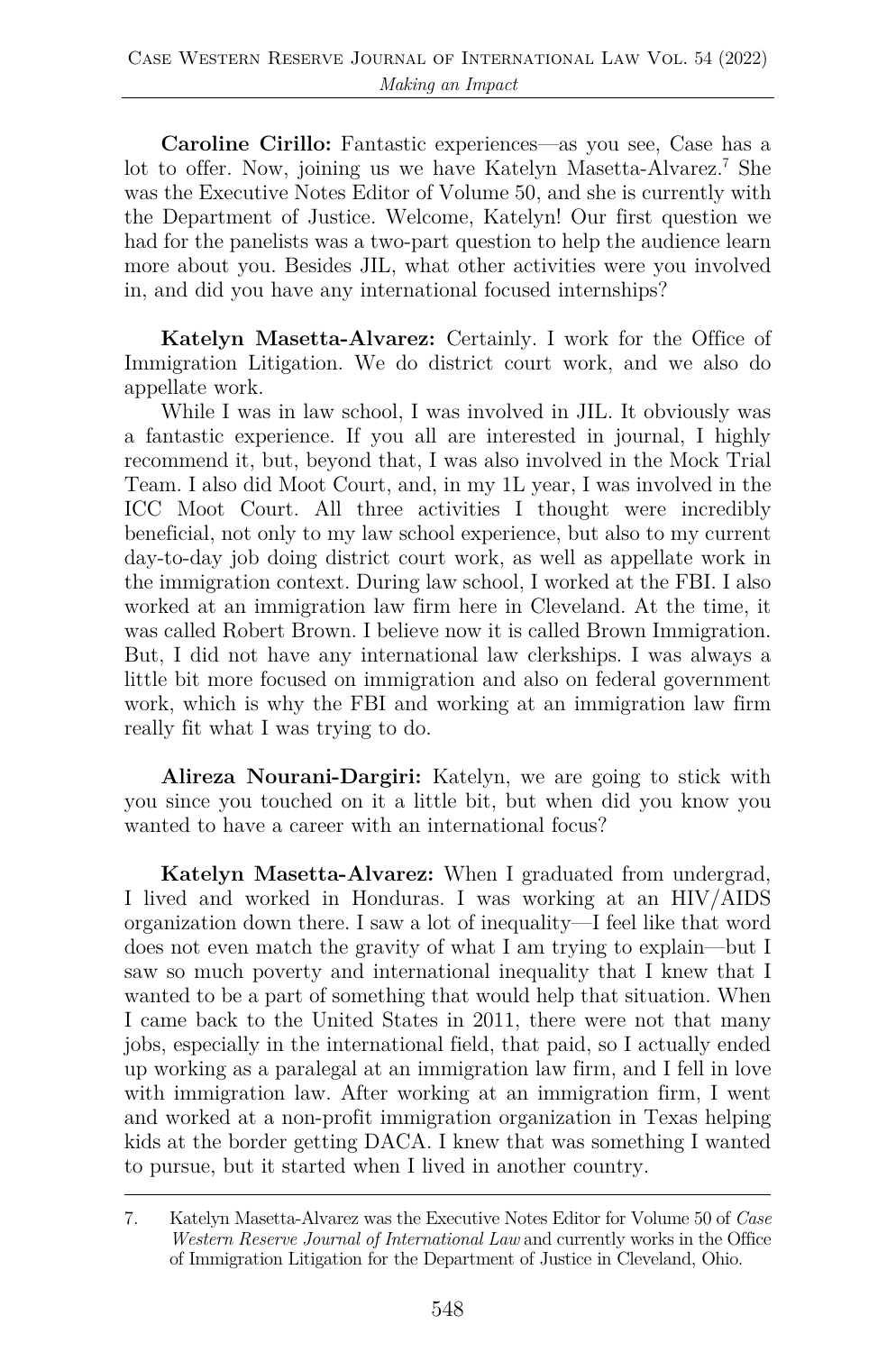**Douglas Pilawa:** I had a life before law school that was between France and the United States. I had a love affair with France ever since I was young, and I thought I was going to be a French professor or something like that—it did not work out. I moved back to the United States in 2013, and I said to myself, "how can I get back there doing something that can pay more than 500 euros a month?" I kid you not, I searched the following words in a Boolean search on Google, "French law" and "international," just those words. I discovered international arbitration in the fall of 2013. I knew I wanted to do that, and the reason why France factors into that is because the French legal system and the United States legal system used to have a lot of hostilities towards international arbitration and legal systems around the world. France was extremely pro-arbitration for pretty much for the past seventy-five years. The International Chamber of Commerce International Court of Arbitration, for example, is headquartered in Paris. It is a major hub for my world. I discovered through Case Western, where both of my parents actually went for law school, that we have the dual degree program with Paris Dauphine in France, so I could get a French legal degree and my J.D. at the same time. In 2013, I took several steps to hopefully make that dream become reality. The simple decision to speak a different language has had the most radical effect on my entire life. That is where it all started.

**Niki Dasarathy:** I came to Case because of the international law program, and maybe many of you also came to Case for that same exact reason. I always knew I wanted to do international law. I had no idea what that meant. I came in thinking, "I want to do human rights work." "I want to be a human rights lawyer." I had no idea what that meant. I took some courses and had some internships, but I still did not really know what I wanted to do. Things were not jumping out at me.

I thought I was going to prosecute really bad guys and work on war crimes, and I think that, if you had asked me that in law school, that is probably what I would have said. I was looking to have an externship through Case at the Khmer Rouge Tribunal in Phnom Penh, and I liked it, but I did not really like practicing law. That is kind of hard to figure out when you are in law school, but what I did like was the concept of rule of law. What is interesting about the Cambodia Tribunal is that it is a hybrid tribunal, meaning that for every international, there is a national counterpart. I was an extern there, and there were Cambodian interns and externs there, as well. I actually really, really liked working with my Cambodian colleagues, and I liked learning from them. They were starting from ground zero for reforming their legal system, and I was actually more interested in that then I was with the work at the tribunal. I graduated from law school in 2009, which is one of the lost classes, lost years because of the economy. My job that I graduated with was deferred for a year, so I went back to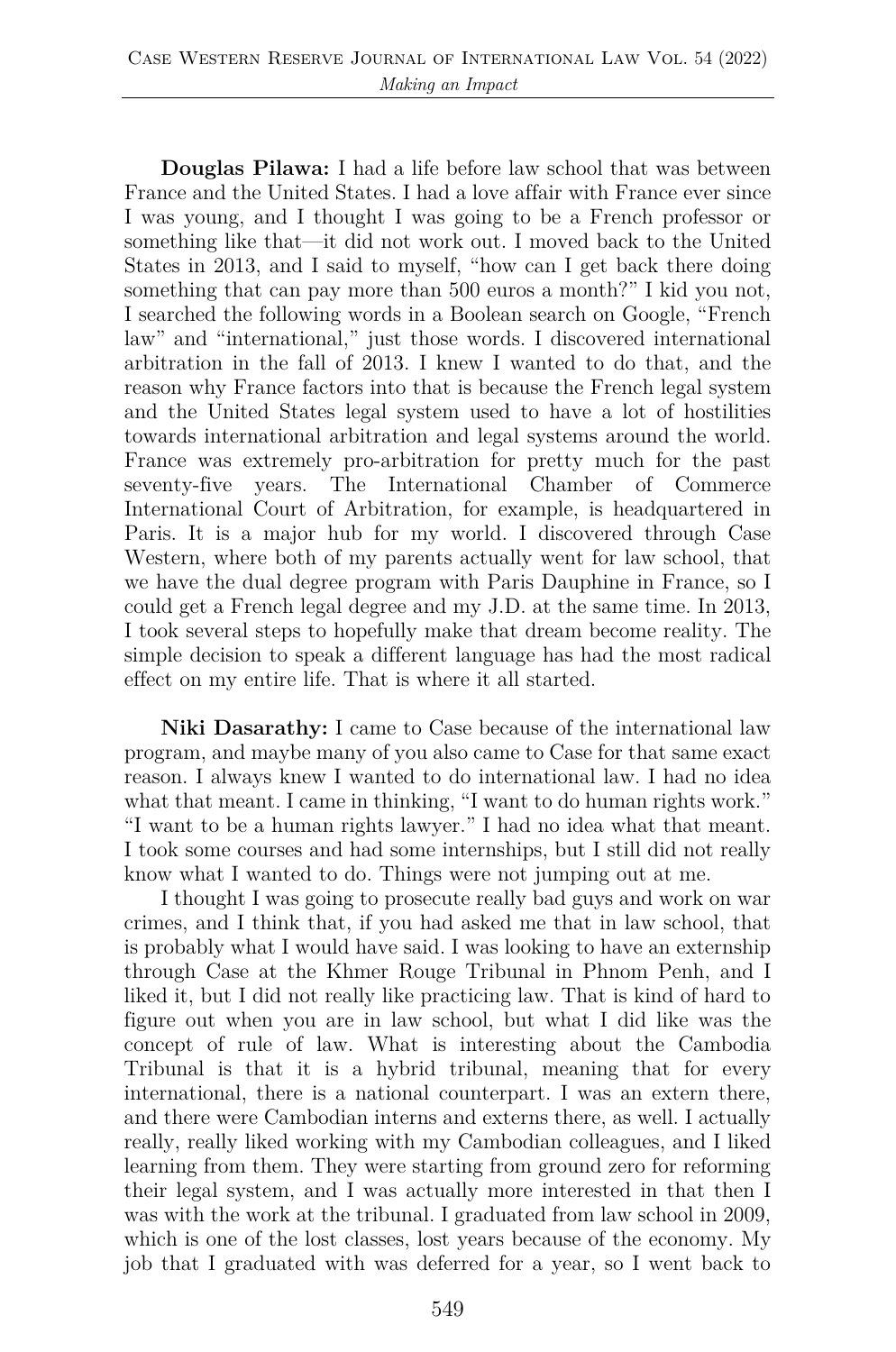Cambodia. I actually worked with a human rights organization on the ground. What we were doing there was trying to advocate for greater rights for Cambodians living in Cambodia, and that is actually what I loved doing. I loved actually rolling up my sleeves, working with national counterparts, learning from them, and providing any sort of international best practices and expertise, and then I realized that that was what I wanted to do for a living. While I do not practice, per se, I am using my legal degree because of all of the knowledge and expertise I have to move forward and work with other people around the world. That is what I have been doing for almost a decade now.

**Philip Hadji:** I will start with whether I practice international law or not. I do not know if it is fair to say that I practice international law. I work with the Department of the Navy Office of General Counsel, and we do touch on international issues all the time, but I do not think that is my primary interest or my primary focus. I have always been more interested in the business side of law, so that is what I am involved in more, but we do touch on international law in our practice all the time. We have to interpret status of forces agreements and things like that. I would not really say that's the focus of what I do.

Going back to law school, I would say that I definitely had an interest in international law. My parents were both born in Greece, and I have always been interested in international issues, but I think, when I got to law school, similar to what Niki was saying, I did not really have an interest in international criminal law. I did not really see a way to go practice in those fields. I did not really connect with that when I got to law school, but to the extent that I practice international law, it is definitely from the business side.

**Christopher Rassi:** I am not sure I knew exactly what I wanted to do at first. I think I always had a bit of a love for working for international organizations—furthering multilateralism, I guess you would say—so I saw myself as probably having an international career. I have reschooled a few times, and a part of my message is do not be afraid to reschool. I started off probably thinking that I was going to practice international criminal law or international humanitarian law my whole career. I went back and forth a few times, as I mentioned. I practiced international trade and was in private practice as an international trade lawyer. I was a litigator, and I enjoy that very much, but I realized I wanted to give international criminal law one final chance and spent time working for tribunals. Always, in the end, I thought I wanted to do something in the field and not necessarily working on just one case at a time. I ended up with what I am doing now, which probably took what I loved the most about all the different experiences that I have had. Niki, you are doing it in one way. I am doing it in a way that has nothing really to do with the law anymore. I do not practice law on a daily basis. There are lots of lawyers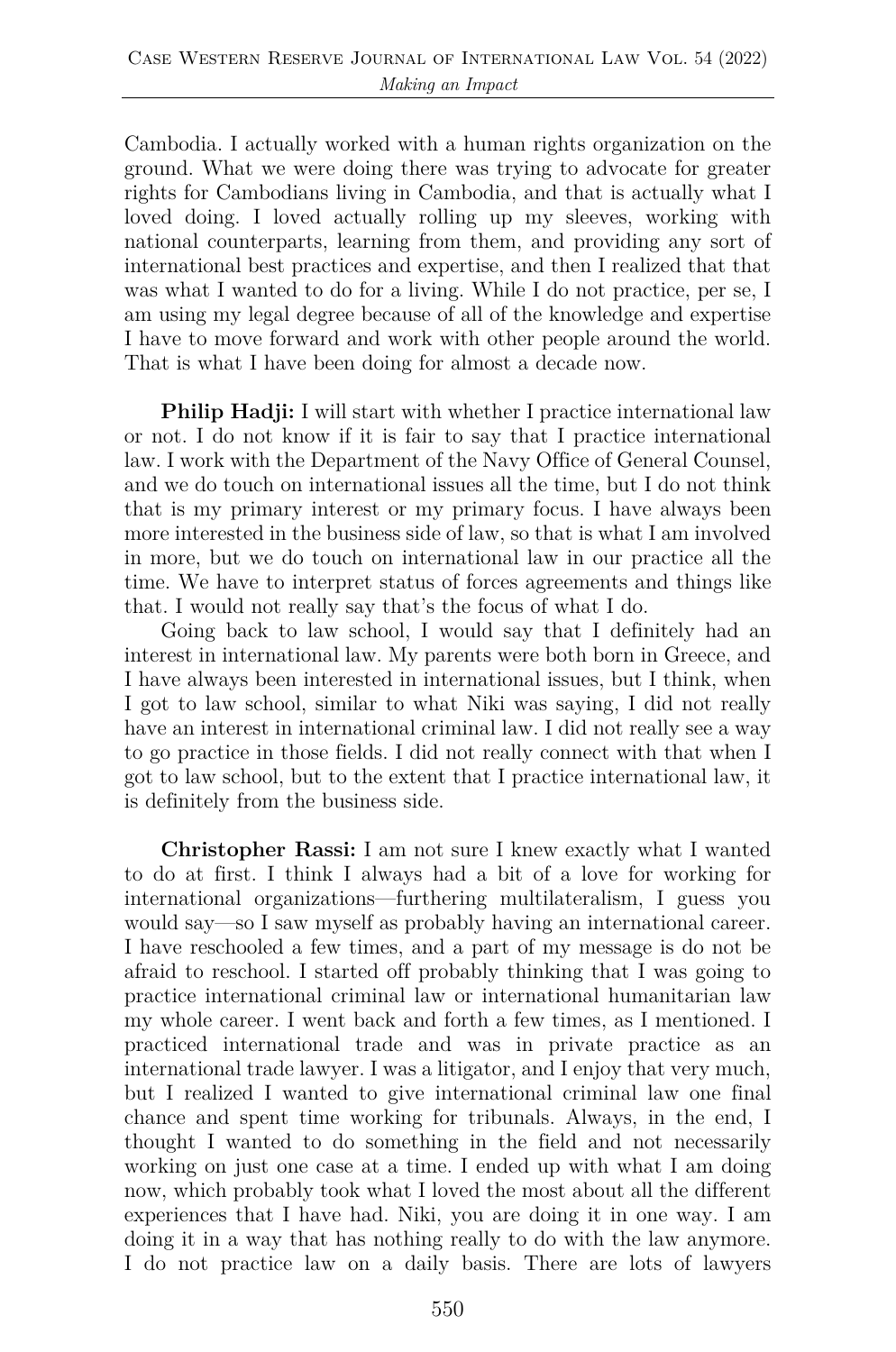negotiating agreements and trying to address some rights of individuals who may not have their rights upheld.

I just came back yesterday. I was in Haiti, and just to give a couple examples of the work that I was doing there: I was working with communities on the ground and using the experiences that I have had previously but not necessarily "being a lawyer." I was able to add to all the different experiences of my peers to be able to help run an emergency response after an earthquake and help deal with the government. This may not be necessarily what I thought I would be doing as a lawyer . . . .

**Caroline Cirillo:** I think that a lot of students will say that international law applications are really intimidating. Often, they require four different languages! Does knowing a foreign language make or break applications in your field? Christopher, do you want to go ahead and start?

**Christopher Rassi:** Sure. It helps a lot, especially when you are working—again, furthering multilateralism—in an international organization. It has definitely helped me. Knowing French has helped me to be able to work in different countries, be able to work with colleagues. I work in an organization right now with between sixty to seventy field offices with a membership organization of 192 Red Cross and Red Crescent Societies across the world.

Being able to work in two languages allows me to communicate. I have probably added more influence and worked in more contexts than if I only had one language. Now, I have colleagues who only work in one language. Most of the time that ends up being English, and that is fine too, but it definitely helps you make an impact early on and probably be noticed.

[The International Federation of Red Cross and Red Crescent Societies' vacancy notices often] say that another one of our working languages is preferred or that our working languages are mandatory. That depends on the role that you want to do. If you are applying for a job, for example, in West Africa, French is extremely important, probably even more important than being able to work in English.

I have worked in the Special Tribunal for Lebanon. I do not speak Arabic. Could it have helped me? Yeah, probably a bit more. It really depends on what you want to be doing, what part of the world you want to work in, and also what area of the law that you want to work in.

**Philip Hadji:** I speak Greek. My family is Greek. I cannot ever say that that language has helped me directly. Not many people speak Greek. But, when I think about languages, it has had a profound impact on me. I think when learning different languages, you really learn how a different culture thinks and what they choose to put into words and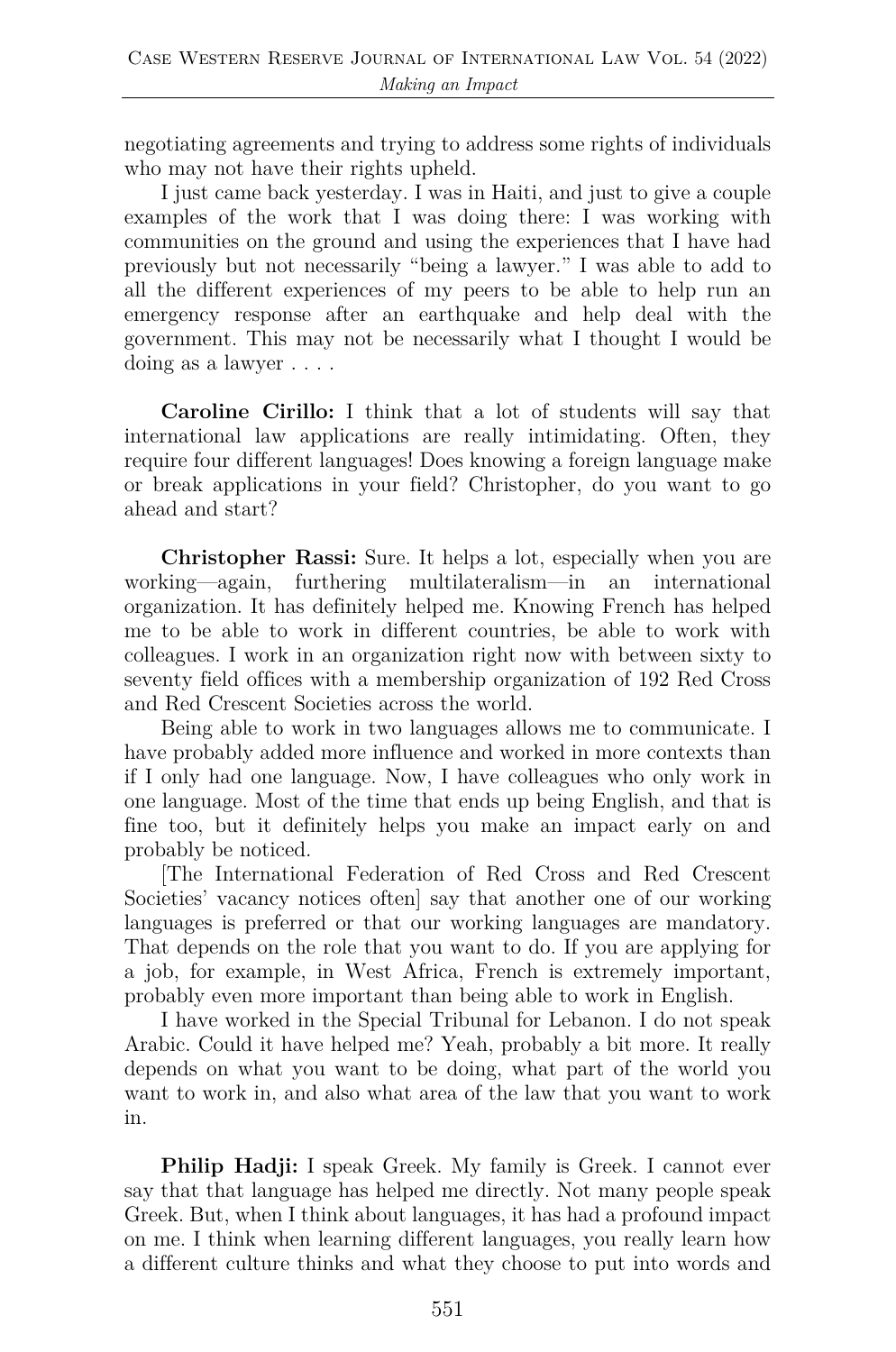how those choices are different from culture to culture. I think that that basic knowledge from a foreign language definitely helped me. During my work, I have traveled to all kinds of countries. When you are in a room with someone from a different culture, working on something collaboratively or on opposing sides, it really does help to have cultural understanding.

**Niki Dasarathy:** Yeah, that was very well said. For my job, having a second language is not required. It definitely helps, and I think it builds trust with other partners. I definitely think it helps with having a cultural understanding. That being said, if you do not speak another language, do not let that dissuade you. I think that it is just as important to have some humility and interest in other cultures, and, especially if you are meeting somebody from a different country, having a bit of knowledge about their country. Knowing major aspects of the culture or the history is really important. I think that, even if you speak a language fluently, if you do not know anything about the person sitting across from you, that is going to hurt you a lot more than anything else. I would not say that if you do not know French or do not know Spanish or Arabic, you need to learn it immediately. It definitely helps, but I do not think it is required.

**Douglas Pilawa:** I echo pretty much what everyone has said here, and I do not want anyone to be upset if they do not speak a second language. But, to those who do speak a second or third language, I would say capitalize on that as much you can. It helps in my world. There have been times where I have been sitting at my desk, and the sole reason why I am getting a phone call is because I speak fluent French. Someone from some office needs me to help them because they know that I speak it.

But, at the same time, English is a really important language, so having a command of the English language—especially the written form of the English language—is very helpful. Persuasive writing is incredibly important in my world as well . . . We look for applicants that have [foreign language skills], but, at the same time, I have a hearing in two months, and it is all done in English. All the pleadings have been done in English. We have had to persuade a tribunal that speaks only English.

[Foreign language skills] are not an end all be all, but if you do have those skills, I would just pound on the table with that. Show those abilities. That has helped me so much—having that ability—and I have leaned on that so much for the past decade of my life.

**Katelyn Masetta-Alvarez:** In the immigration world, I think, especially if you are in the private practice or even in the nonprofit practice, having a second language is incredibly important. It is something that immigration firms and nonprofits will look for. If you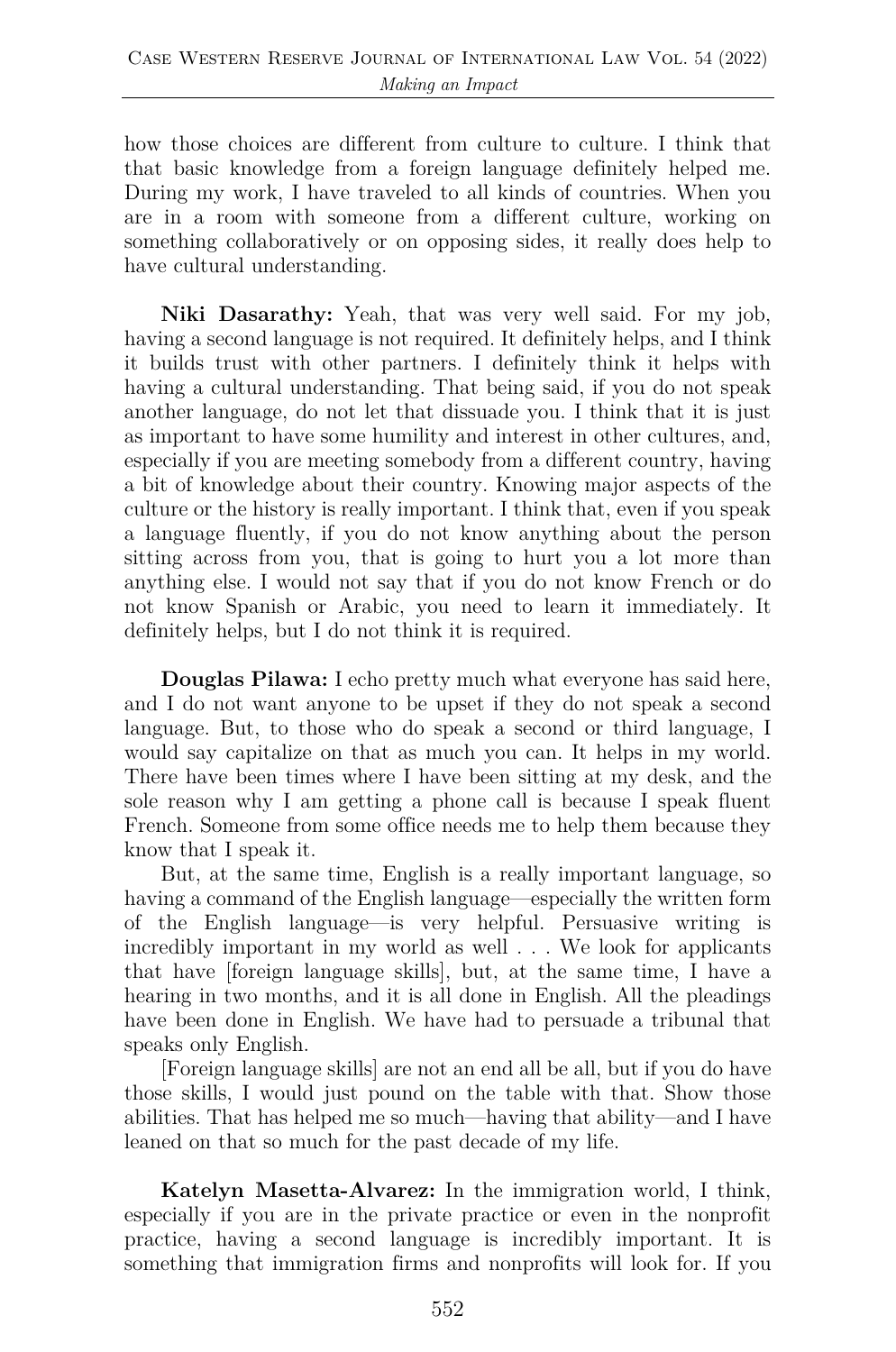are interested in going into the Department of Justice or working at a U.S. Attorney's Office, for everything we do, we have translators, so it is really not necessary. It is definitely a bonus on your application if you do speak another language, and it has helped me connect with people if I am doing a deposition or even in a trial if I am questioning a witness. They have a translator, but I can look at them, they can see I understand what they are saying, and there is a little bit more of a connection. Conversation flows a little bit easier, and sometimes you catch little mistakes that the translators make. That can be helpful, but certainly if you are interested in doing the DOJ Honors Program or, again, working for a U.S. Attorney's Office someday or even at the Department of State, it is not required.

**Alireza Nourani-Dargiri:** Alright, trés bien! This will be the last question. Then, we will open it up to a Q&A session. In the current climate, it is pretty hard for law students around the world to find jobs. Niki, you mentioned it is pretty similar to what the situation was in 2009. How would you recommend law students navigate the realm to try to find jobs? Do you have any specific contacts that we should reach out to or any direct advice that we should go after?

**Douglas Pilawa:** My advice would be to find a mentor. I found what I wanted to do, and I was certain of what I wanted to do, but what really helped me was finding the person who was doing exactly what I wanted to do. It just so happened that that person was an adjunct faculty member here at Case Western. He is my boss right now. It is pure happenstance. I did not even know that before I came here. He is my boss right now. He is two doors down from me. He is the Global Co-chair of International Arbitration at our firm. His name is Stephen Anway. I pestered him for two years to hire me, and I said, "please, you won't regret it." I think I won that war of attrition. He just essentially gave up and hired me.

In all seriousness, I think it is really important to find a mentor because, at the end of the day, if you are just submitting a resume, you are a name on a piece of paper. Human interaction—some form of connection—I think is what you really need to do. My best piece of advice for you is—to the extent that you have international projects or if you are trying to fulfill your writing requirement or you are pursuing a Note—pick a subject that will give you a perfect excuse to then approach someone in the field that you want to work in. Say to them, "hey, can I talk to you because I am working for this project? Can I maybe pick your brain because I . . . . ?" Once you get your foot in the door, then talk jobs. I get emails all the time from people that want to have coffee with me. I think, "okay, I know where this is going to go, and it feels artificial."

When I was on JIL, I did a project. I specifically chose a project that would force me, or give me the ability, to talk to people doing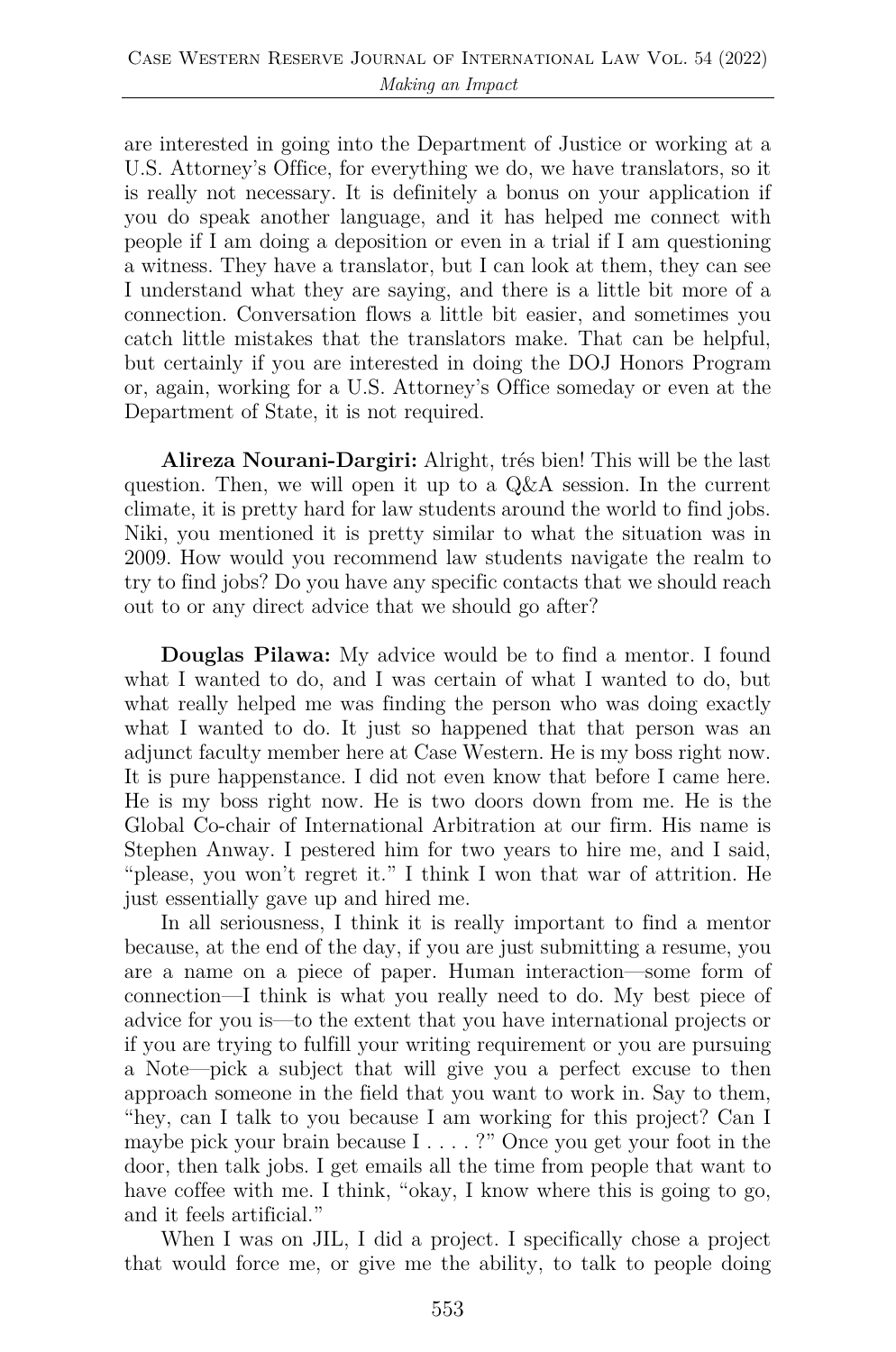exactly what I wanted to do under the guise of, "I am doing a research project, wink, wink." I got in through that. If you are required to do something by the law school, at least make it somewhat worthwhile. That is a poor choice of words, but choose something that can at least put you into the position where you can talk to someone that does the very job that you want to do. It is way easier to approach someone who is high up in an organization, saying, "I am doing a research paper, and I am interested in your views on this research topic or on this area of law." Find a mentor and utilize the time at law school to navigate the career search that way. That is my advice.

**Niki Dasarathy:** That is great advice, and I think those are all really good points. When I graduated, I had a job and then, three months after I took the bar, that job was taken away, and I did not have a job. So, like I said, I went back to Cambodia for a bit, but I could not get full-time work because I did not have any experience. I came back to New York, where I am from, and was able to get a job that I did not love, but I was practicing for a few years. I really wanted to get back into the international world. I had all these internships. I had all these experiences at Case, and nobody was hiring. It was extremely frustrating. I also did not know exactly what I wanted to do, so I cast an extremely wide net.

The other thing that I did, that I highly encourage all of you to do, is talk to everyone in every single profession of international law that existed. I talked to people at the United Nations. I talked to people at State. I talked to people at nonprofit organizations. I talked to people overseas. I talked to people at law firms. I talked to everybody because I wanted to know what every single person was doing. And, at the end of the day, lawyers love to talk about themselves. I would ask people, "what do you do?" And they would tell me, and I would say, that sounds really interesting, or I would say, "oh my, that sounds terrible." I started to slowly get an impression of the different kinds of things that existed out there because there is a lot out there, and when you graduate law school, you maybe know one percent of it. I really, really suggest you have those conversations and be persistent. At the end of every single conversation that I would have with somebody, whether in person or over the phone, I would say, "do you have somebody else you can recommend that I can speak to?" Everyone had somebody else, and because I was being referred by someone else, the next person actually spoke to me. They did not ignore my email. That also really helped. When I finally had my job interview, I think I had spoken to over sixty or seventy people, and I had perfected what I wanted to do because I had talked to so many people. The job interview where I got my current job was the easiest job interview that I have ever had in my life because I came in with so much confidence and so much knowledge, even though I had zero experience. I am still there, so it worked out.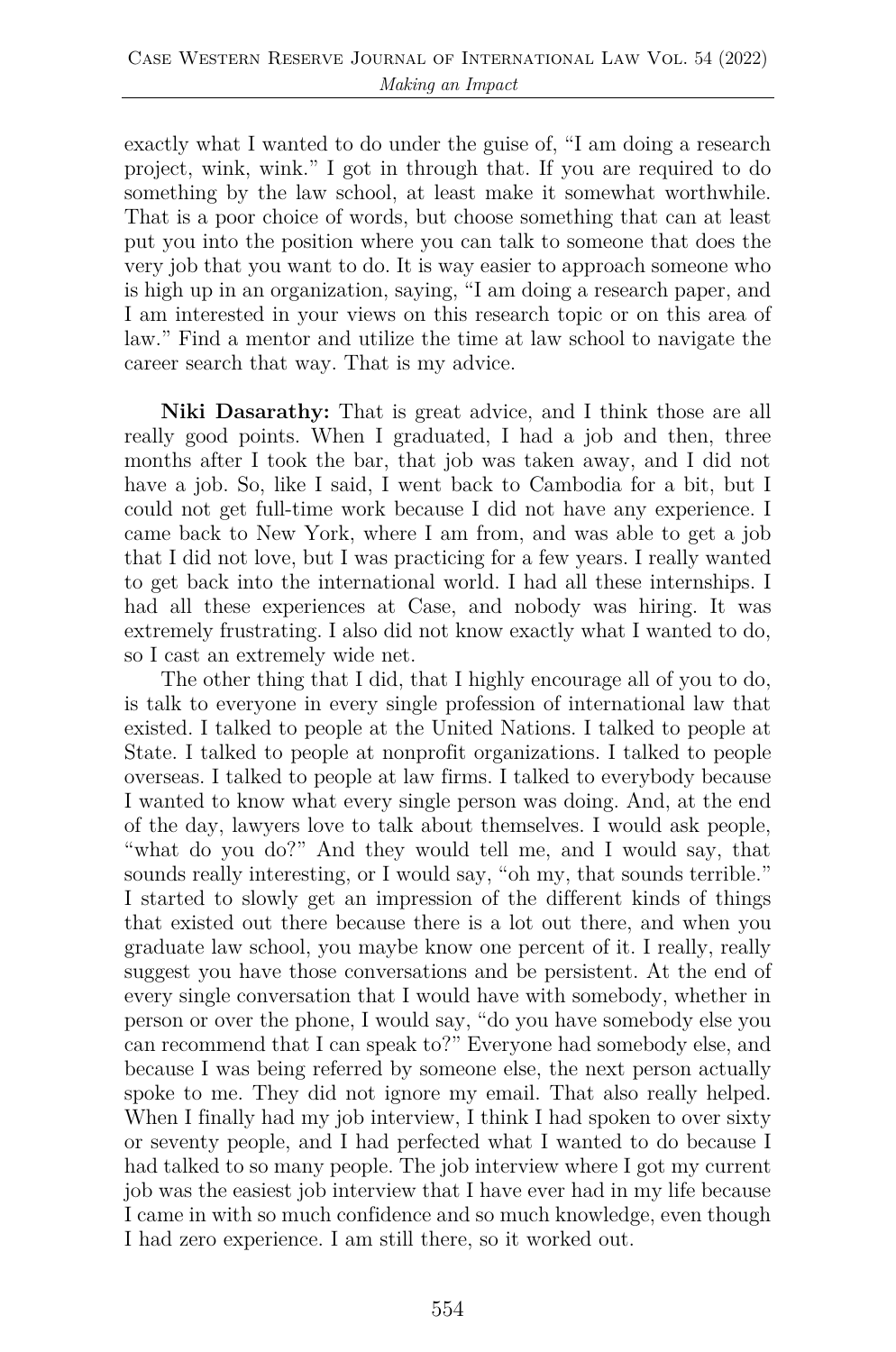**Katelyn Masetta-Alvarez:** [To the audience] I have a quick question: is there anyone who is interested in working for the government at all? Maybe someday, even if not directly out of law school? Okay, fantastic. I think that it can be difficult to get into the government because, unlike a private practice, where you get to know someone and then they will hire you, in the government . . . it is based on merit.

I got into the Department of Justice through the Department of Justice Honors Program, which is a very competitive program. Of course, you need great grades, you need to do a journal, and they like to see some other extracurricular activities, as well, but one thing that is very important for us—and I am on the hiring committee now so I look at people who are coming right out of law school—to see is government work. If you are interested in going to DOJ—the Department of State's one of my clients; so is United States Citizenship and Immigration Services ("USCIS"). I talk to them quite a bit, too it is also important to them that you have government experience. When we get applicants, we want people that really want to do public service work and do not want to just go to the government for a few years and then go to a big firm and make more money. We really want to see people that want to be public servants for the long haul. If you are interested in doing international law in the federal government—I do not think the state governments really do a whole lot of international law—definitely get some experience. I highly, highly recommend if you are interested in DOJ, look at the DOJ Summer Law Intern Program ("SLIP"). That is one way into the Department of Justice right out of law school. SLIP is the internship program that we have, and sometimes we make direct offers for the Honors Program if you are a fantastic intern. That is the best way to get into the government.

**Philip Hadji:** I work for the Department of the Navy in the Office of General Counsel, and I agree with everything. I can make a plug right now. We are hiring for a program that I believe is being advertised at Case right now. I always send emails to Case, and I say, "please send this to your students, please have them reach out to me if they are interested, please make sure that they do not just submit their resume." I have done this many, many times.

Only one student to date has ever called me, and she was offered a job. She wound up at DOJ over there. She did not take it, but I see it as an example—not that I can do that again—but if you reach out to people that are in the organization, you are going to understand the organization. You are going to interview better. You are going to be prepared for the interview. You are going to put your best foot forward, and, if you do not do that, you are not going to get hired because it is very competitive. That would be my tip on interviewing.

The other thing I wanted to say too is that I graduated in 2009. Like Niki said, it was a bad year. One thing that I noticed among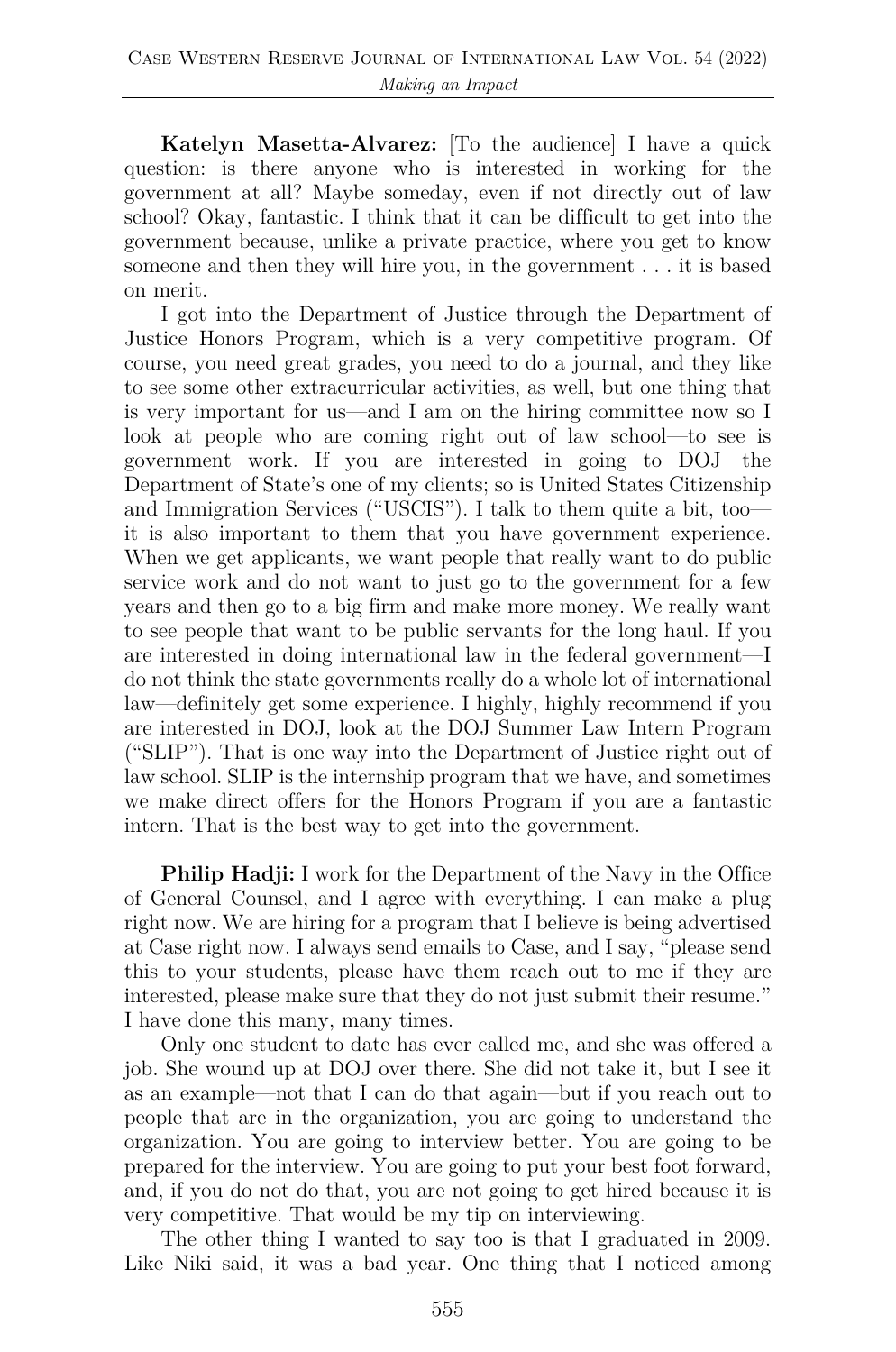students that did well in the job market is that a lot of them had something else other than their Juris Doctor, whether that be some other dual-degree program. When I graduated from Case Western, I did not have a job. I struggled. I did document review for a while. I did an internship for a while in the Department of Defense, and then I also went back to school. I got an LLM degree in government procurement law, which is a big focus of what I do. I know others that have gone back to school to get LLMs in tax law. There is a lot of interesting international work in tax. The tax code is rewritten every few years, and there is a lot of money to hire tax lawyers.

**Christopher Rassi:** Katelyn asked the question, who wants to work for the government? Maybe I will ask you, who wants to work for international organizations? It is very, very different. International organizations rarely take lawyers who have just graduated from law school and just taken the bar. I would say, if you have an interest in working for international organizations, whether it is the Red Cross or a specialized tribunal, be creative in how you start off your career. I think a lot of you probably decided early on what you wanted to focus on. I did not, and I worked for a law firm for five years, where I was doing a couple different types of law and international trade litigation. I worked for the U.N.

To get those jobs, at first, I really needed some basic, basic legal experience. Working as a young associate in a law firm is what allowed me to prove that I was a great drafter because you have to be if you want to move up. I worked on my litigation skills and my drafting skills. You do not have to do it in a law firm. You can do it in the government. You can do it as public defender. You can do it as a clerk. But, you have to.

A lot of people come to me and say, "I want to work for the international criminal tribunal for whatever, or I want to work for the International Criminal Court." Do an internship, but rarely will you get hired straight out. So, an internship is important, and it is great first experience. It is great because internships help you identify what you want to focus on, and having that passion is very important, right? But then you have to try other things. I am pretty happy where I am now, and I think I have probably figured out where I want to spend the next decade, not necessarily in this position, but in this field of work.

Try different things. Do not feel that the first job is going to be your last job because it is not true, and probably your second job and your third job will not be either. Now, for some of us, that may not be the case, but go into every experience with an open mind and be creative. Look for it. Talking to different potential mentors is very important, too, and that will help you identify different possibilities.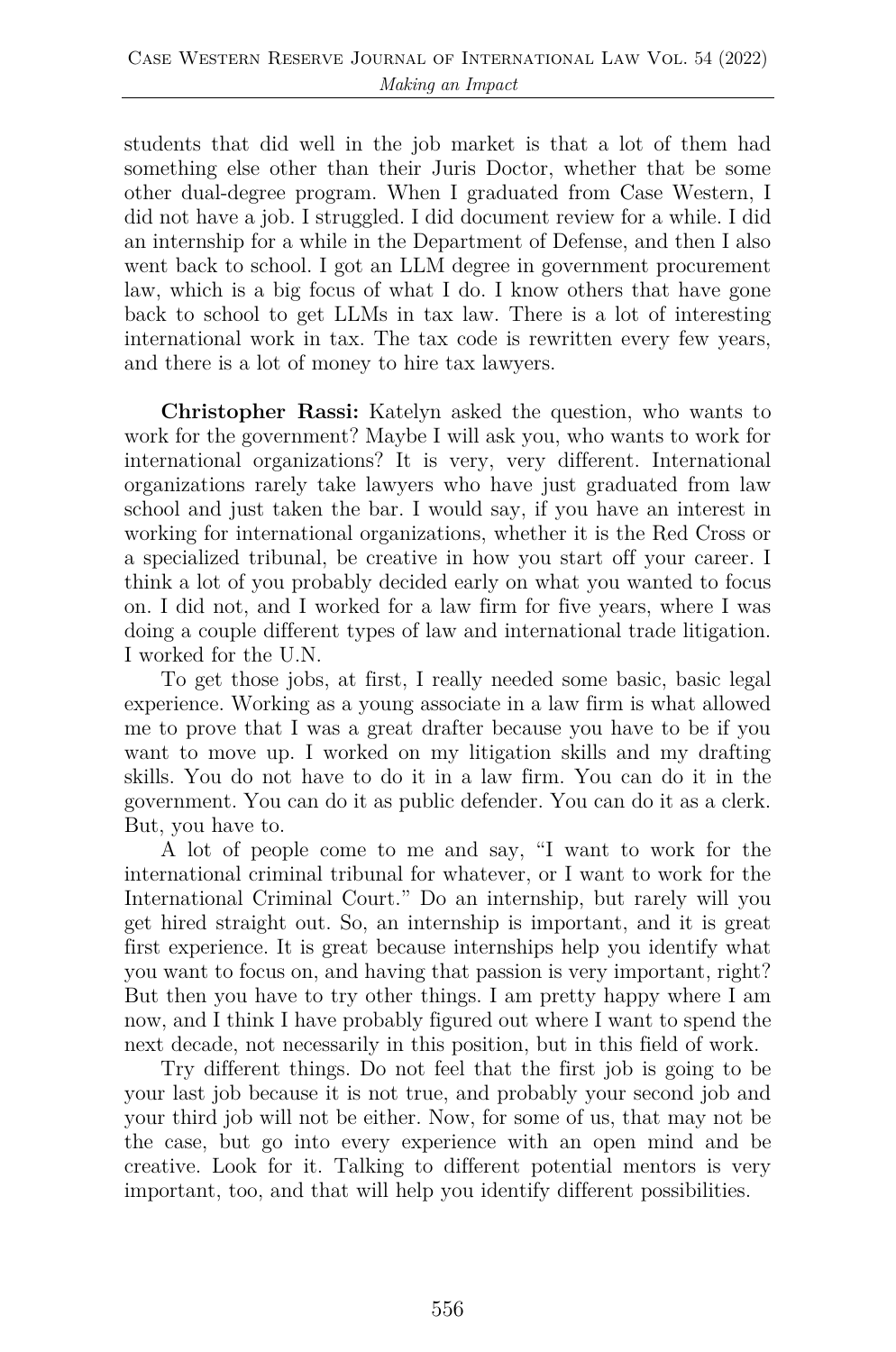**Caroline Cirillo:** Thank you all for your valuable input. Right now, we are going to open the floor for questions. . . Who wants to start?

**Attendee 1:** Hello, everyone. First, thank you for being here today. My question is, are there any particular moments that stick out in your mind while you have been in international law that really helped shape who you are and your career path?

**Caroline Cirillo:** Anyone can jump in.

**Christopher Rassi:** I do not know if this is personal or professional. When I look at every experience as a lawyer—I am not practicing legal work on a daily basis—but, no matter where I am, if I am on a visit, I am surrounded by lawyers, and they are handling all the really important legal work. I will give you an example: I was in Haiti up until this morning. The attention was not on the earthquake anymore. The attention was on what was happening in Texas with migrants that were being sent back to Haiti. You start thinking as a lawyer . . . what are the legal regimes right now that are actually protecting these individuals? What are the obligations on the United States? What are the obligations on Haiti to accept returnees? What are the obligations on third states where you have migrants that are moving through on a regular basis? How can you look at how to use the law to address a very difficult situation right now without being too emotional? But thinking of it as, "what are concrete steps organizations can take and that States should be taking?" I think that no matter how far removed you are from law on a daily basis and your job, being a lawyer helps you, your organizations, or anyone you could possibly be talking to. For me, every experience—whether I am practicing or not—I find very useful.

**Douglas Pilawa:** The one that sticks out to me is that you do not really get how much of an impact you can make on somebody, even in a world like mine. The first hearing that I did was for a company that was sued for \$250 million dollars—our legal team was brought in five weeks before the hearing—company decided that things were going to go really bad if they did not make a change. Within five weeks, our team got up to speed and had this very intense hearing. We ultimately won these claims, and the witnesses were living it every day. They were putting their hearts into it, and you can see how happy they are.

It sounds somewhat cliché, but I did not get that opportunity in law school because most of it is fictitious. I did not do anything in law school that was actually really helping people. I work in a world where I represent countries, and I represent, usually, corporations, and there is lots of money at stake. You might think to yourself, there is no human element of that, but there is a human element to everything.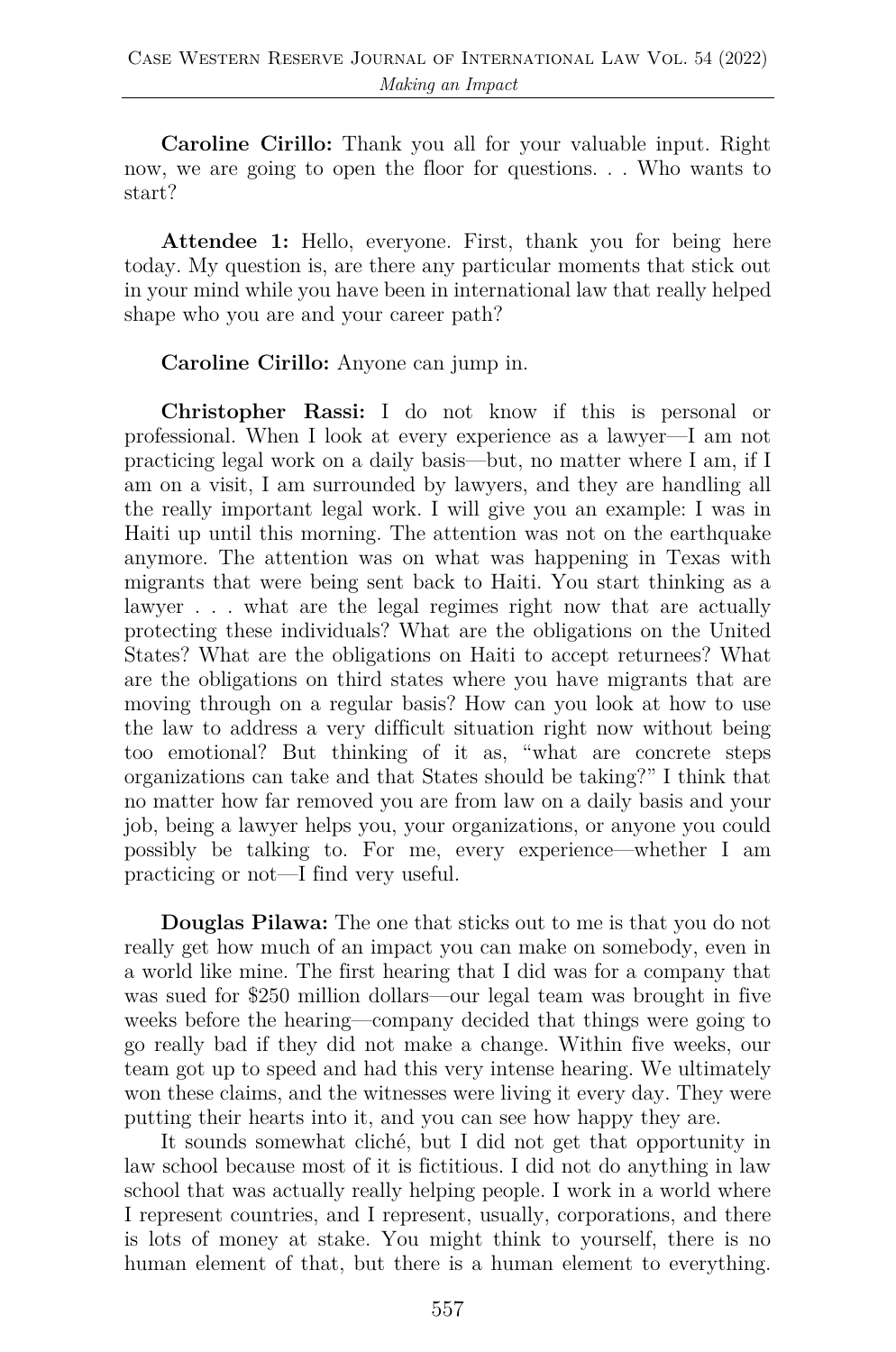There really is—even though you might not see it. So, seeing this contracts manager who is just an employee at this company, seeing how happy he was because over ten years of his life he was living this story, was when it really hit me that I might be an associate at a big law firm, but the skills that I have or what I do as a lawyer actually can affect people. I just have to look at it a little bit differently. That one sticks out.

**Attendee 2:** What are some of the most challenging aspects about practicing international law?

**Niki Dasarathy:** I can start. I think one of the most challenging things for me personally is that the work that I do is focused on strengthening legal systems and rule of law around the world. Read the news lately? That is really challenging. I have been at my position for almost nine years, and I have seen the pendulum swing unfortunately many times in the wrong direction, and it is extremely frustrating. I think in this line of work, and I think in a lot of different paths of law where you are focusing on human rights . . . whether that be domestic or overseas, it can be really, really frustrating. Also, you are playing the long game; you do not get that kind of immediate satisfaction. Sometimes you have to wait ten, fifteen, twenty years to actually see results, and then sometimes things . . . move in the wrong direction due to a lot of different forces and a lot of different reasons. And it can be really, really hard. I keep saying "frustrating" because I cannot think of another word.

On the other hand, there are small victories. You were talking about the personal connections; that is a really good point. For example, when I started, I was working with another lawyer who was very fairly junior, Jordanian, lovely person. We got along really, really well, and then she continued to move on to her career from this junior lawyer, and now she is leading a human rights organization in Jordan, and she is the executive director of it. Through working with her, I saw her rise through the ranks, and she has now this really esteemed and wonderful position. Those are the kinds of small victories that are really, really exciting to see—looking at things in that kind of micro way—but sometimes it can be really hard. A lot of work that I do is focused on Syria, and the last nine years have been hard if you are trying to actually do something that is helpful, but I think that is probably true in a lot of these careers.

**Attendee 3:** The artificiality of networking emails is the bane of my existence. I hate it with a fiery, burning passion. It is necessary, but, as the recipients of those emails, is there anything that you particularly hate to see? What do you like? Then, in those conversations that follow up, is there anything that has hopefully stood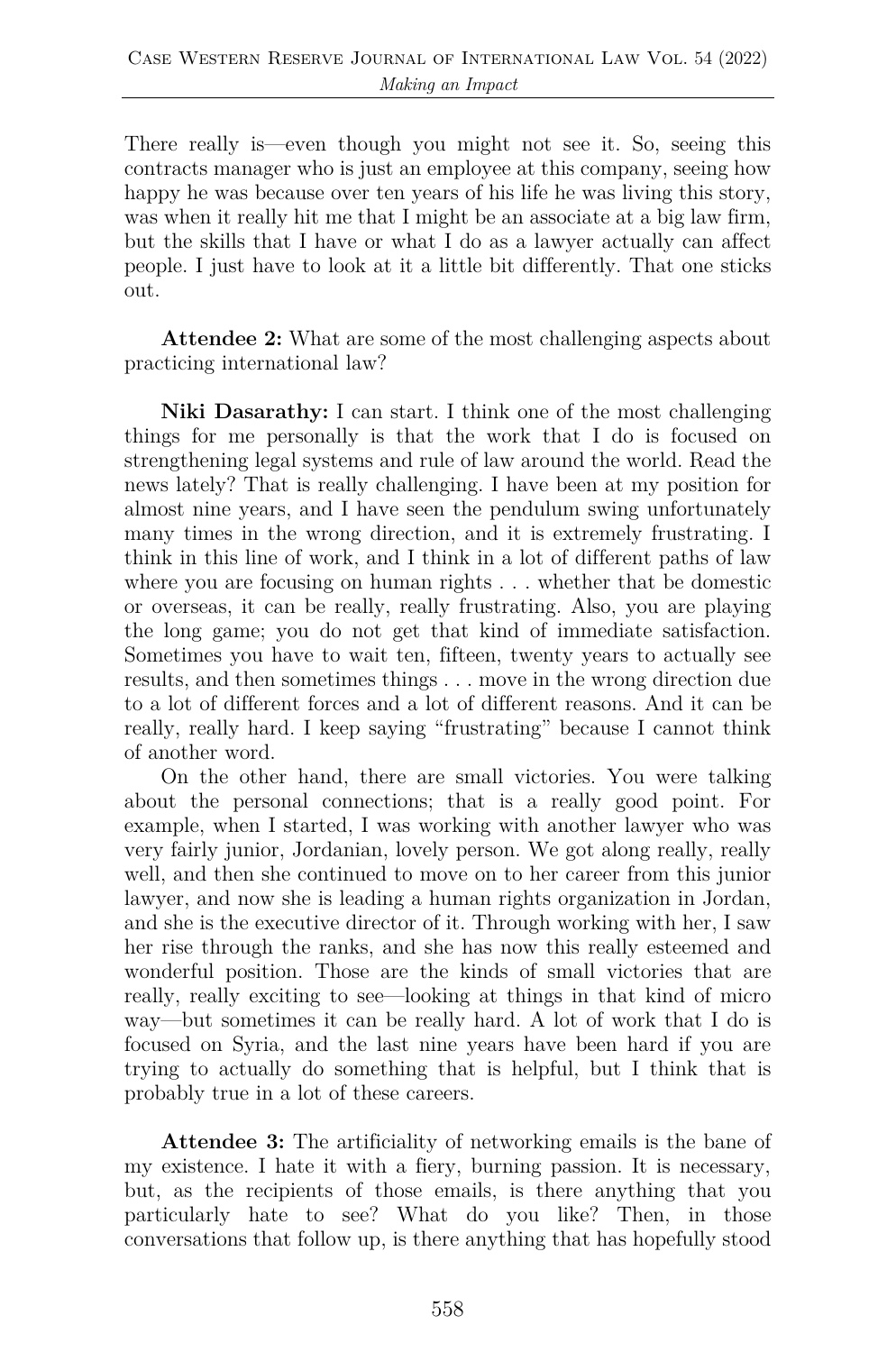out in a good way, questions that students ask that either make you think or you think elicit good responses?

**Katelyn Masetta-Alvarez:** I have only had a few students reach out to me since I graduated law school, so I might not be the best person to answer this. There was one student who was genuinely—I could just tell— interested in immigration law and genuinely interested in working for our office. I felt like her initial email was pretty straightforward and pretty cookie cutter, but when I actually talked to her, I could just tell that this was something she wanted to go into long-term, and I do not always get that from students, so I really enjoyed our conversation. That is probably my best answer: be genuine with what you want to do. I think that that can go a long way, even if you do not want to be in my field. If you want to do something else, just be honest.

**Douglas Pilawa:** I would say be genuine about your intentions. It is really obvious. I have been in positions where it is really obvious where someone maybe did not do their homework or was not really aware of the reason why they were talking to me. And it is hard to pinpoint how that is obvious, but I have been in a couple positions where it is obvious. If you are just simply asking to figure out what somebody does in their life, that is fine. Just make sure that that is what you are conveying, and try to make it as organic as possible, because it is so hard—it really is hard—to just randomly talk to somebody. But, as we have noted, lawyers love talking about themselves. Make that the topic of conversation. Seriously, some of the most pleasant conversations that I have had is [when] someone goes, "look, I have no idea what you do. Can you tell me a little bit more about that?" "Yeah, sure" There is no pretext to that, right? It is just, "I do not know what you do. What do you do?" It is a really easy conversation for me to have because then I also do not feel like it is this awkward, "is this person asking me for a job?" type of conversation. Where is this going?

**Philip Hadji:** I agree with everything that has been said. I would also add, be politely persistent. Sometimes people get busy, and they did not mean to blow you off. Or ask if there is anybody else you could talk to. I think that is a really useful thing to do, and it has been very helpful when I have done that in the past. The other thing I would say is that I never really knew when I was a student whether I should send my resume or not. Would that seem like I am asking for a job? I do not know if others disagree, but I like to see someone's resume before I talk to them. It gives me a sense of what to expect, and I think it could help me with my end of the conversation.

**Niki Dasarathy:** I like that too.